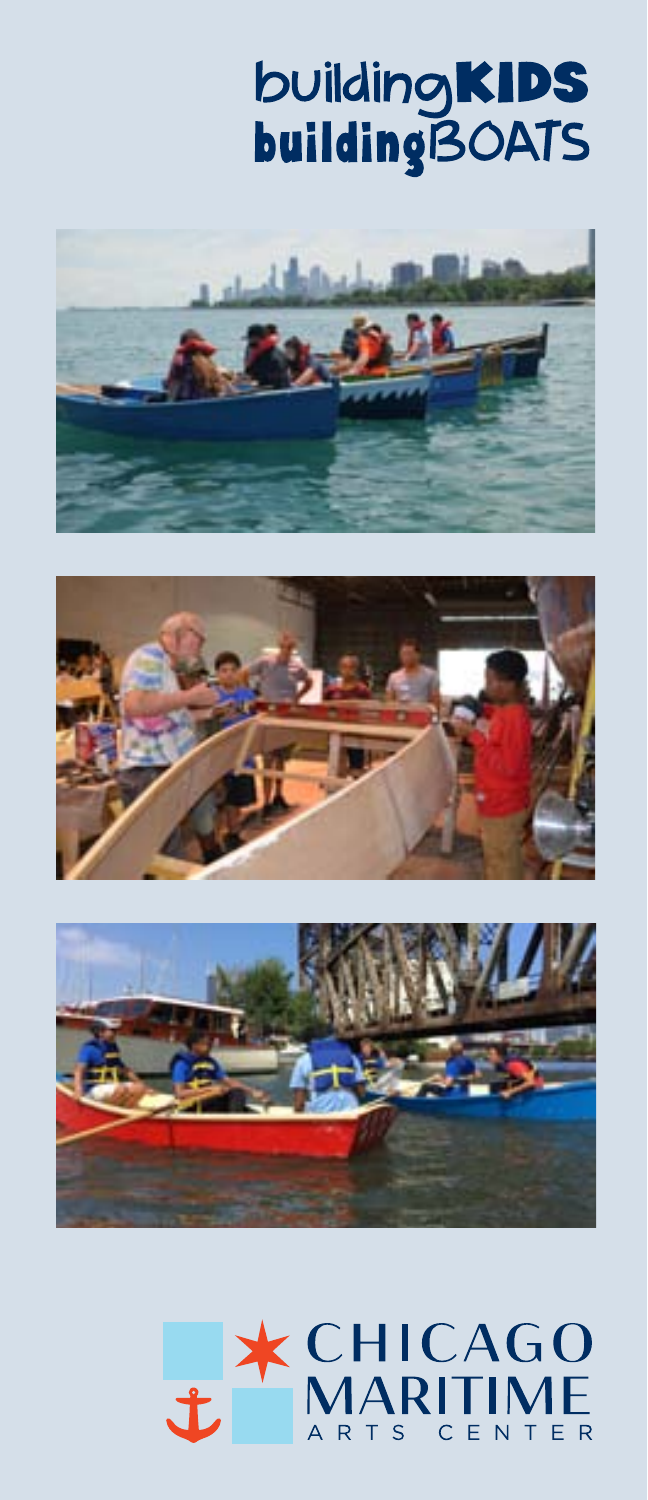#### **A Snapshot of Our Programs**



Boat Building programs for teens ages 11 - 17 years offer hands-on woodworking skills, problem solving, and teamwork, while developing a connection to Chicago's waterways by building small boats. In the process they learn life-skills and about potential vocational options that don't require staring at a video screen all day.



These 40-hour programs take students on a journey to measure, fit, assemble and finish a small rowing skiff, they launch and row on the Chicago waterways. For many kids, this is their first time on the water.



Our Boating Skills & Ecology program teaches water safety, boat-handling, and protection of water resources. Teens experience rowing, paddling and sailing, in addition to specific hands-on skills like knot tying, basic navigation, weather, safety and water ecology.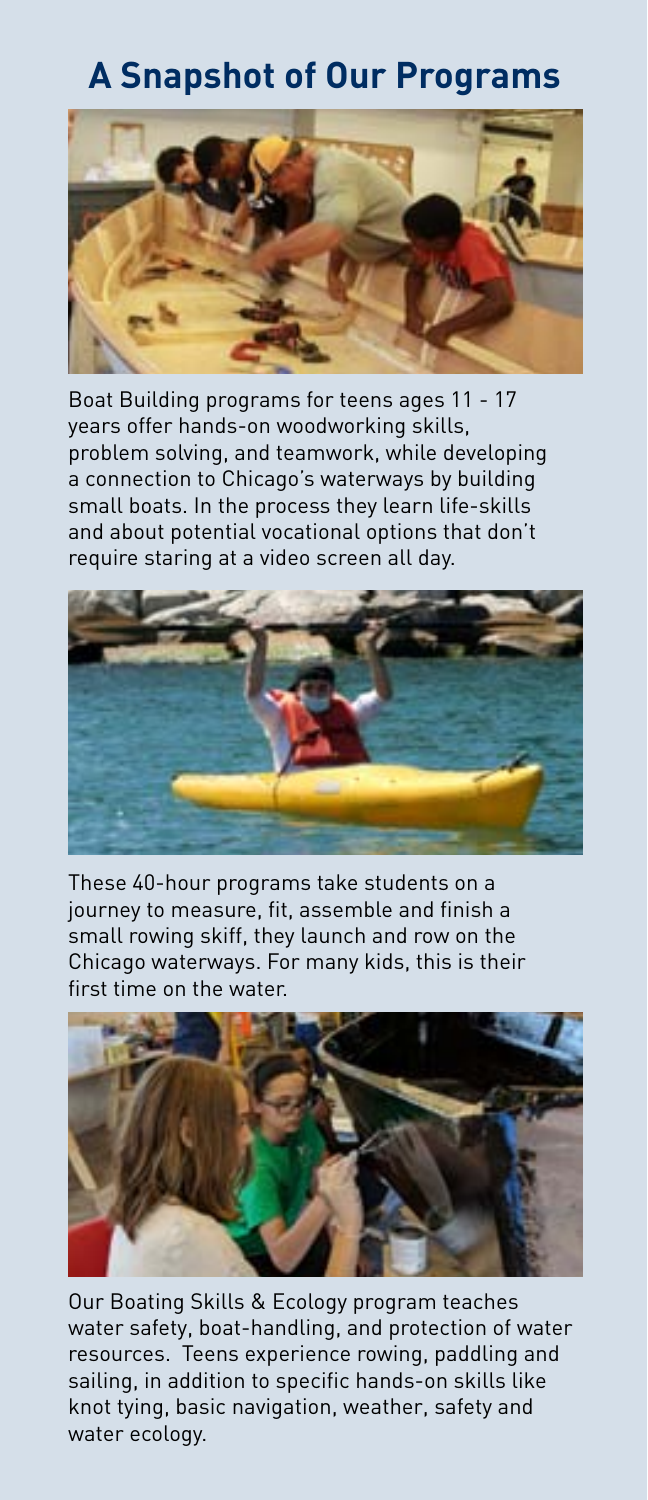# **Our Mission**

To bring kids to the lake and river that made Chicago, to teach the maritime arts and marine ecology and to help kids find themselves and new pathways by learning to build boats.



#### **Project-Based Learning**

CMAC guides participants to safely complete, hands-on, goal-based projects to encourage teamwork, selfconfidence, communication, initiative, and basic tool use through boat and water-oriented programming. These experiences foster interpersonal development, STEAM and life skills, while encouraging water recreation, planet stewardship, and alternative vocations to broaden horizons.



Over 60% of people are visual learners and with our school systems focused on book-learning, a lack of industrial arts programs, and an overemphasis on college preparedness, many kids are left behind. Our programs are designed to impart basic skills, an understanding of building, self-confidence, safety, and a basic tool slills everyone should know how to use.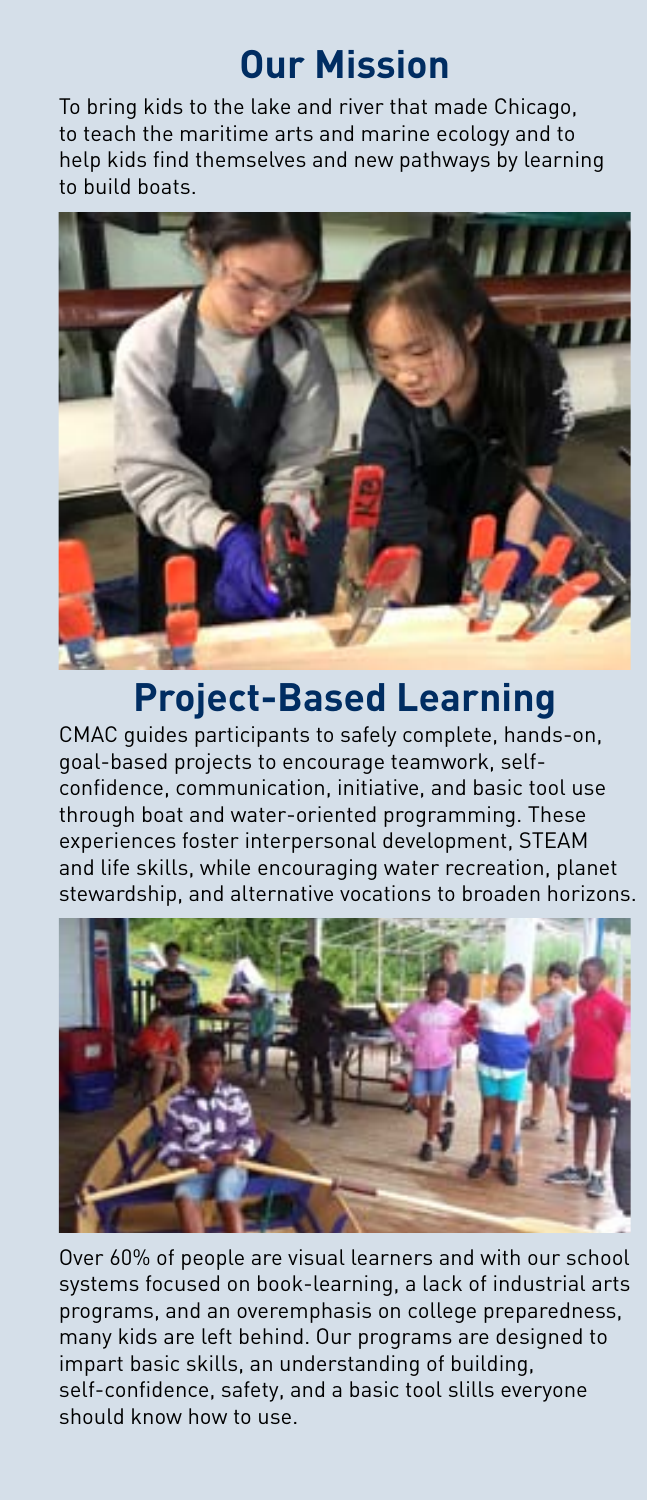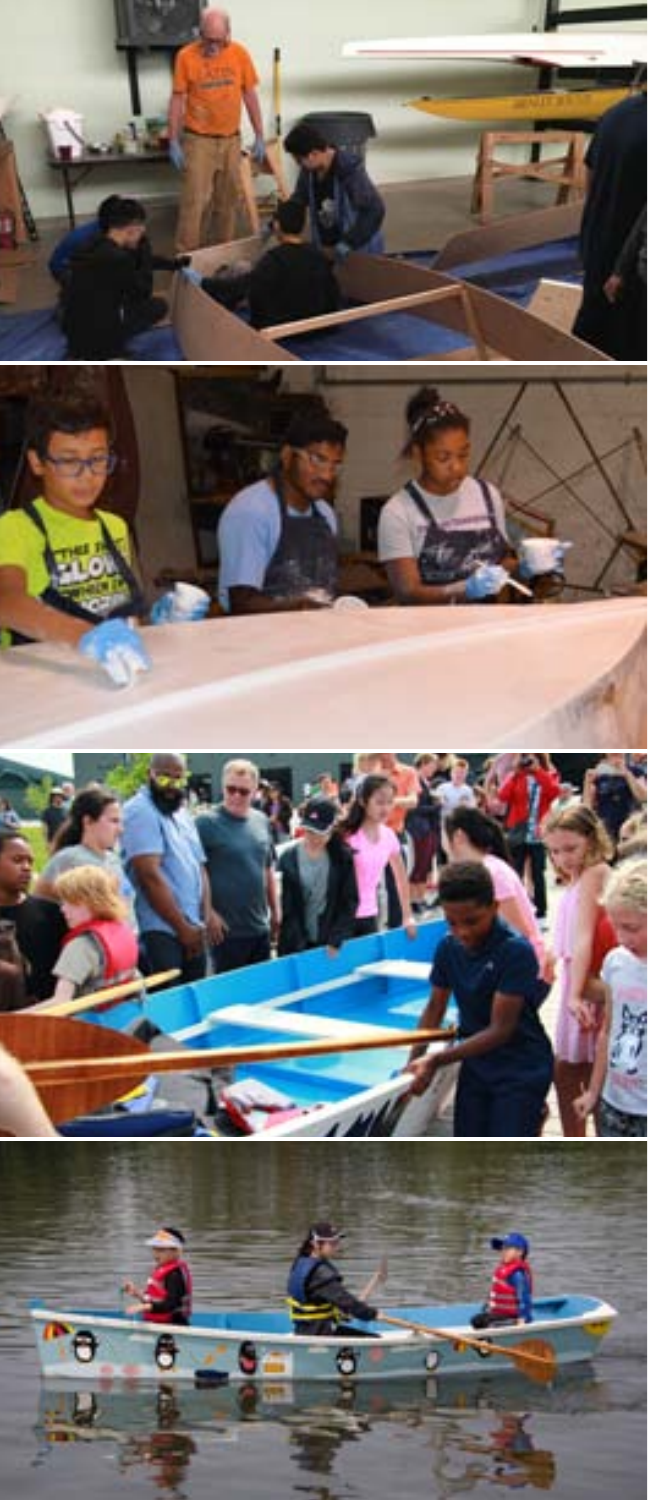## **Testimonials**



"Our son loves wooden boats, He was thrilled to help build a real boat this past summer taught properly by CMAC at the Carpenter's Union Training Center. Every kid can do it!" – Participant Parent

"The boat building program doesn't just build teamwork and leadership skills. Now as we're looking past high school, we're finding this unique experience is a standout." – Participant Parent

"By far, one of the most phenomenally engaging programs ever. It totally exposed my children to a wonderful perspective of Chicago." – Participant Parent



 "I still can't believe we built a real boat. A real boat and it didn't sink!" – Participant

"I want to do this again! Everyone was so nice and patient. It helped me learn how to focus and still have fun." – Participant

"Our son loves this experience, the hands-on use of tools like jigsaws, drills and sanders have given him confidence to do things on his own. He told me that he can't wait to attend the afterschool boat-building class" – Participant Parent